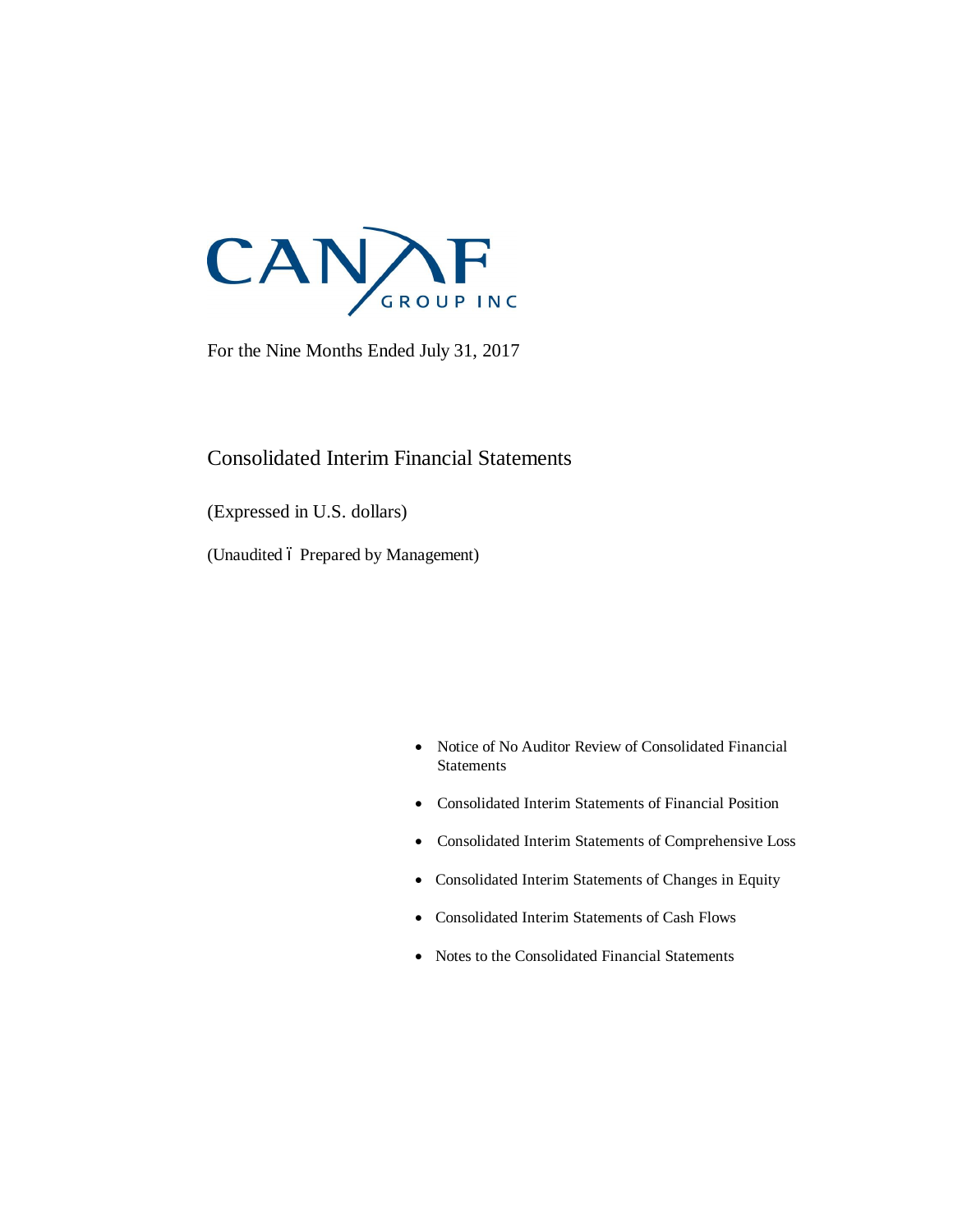#### **NOTICE OF NO AUDITOR REVIEW OF CONSOLIDATED INTERIM FINANCIAL STATEMENTS**

Under National Instrument 51-102, Part 4, subsection 4.3(3), if an auditor has not performed a review of the consolidated interim financial statements, they must be accompanied by a notice indicating that the financial statements have not been reviewed by an auditor.

The accompanying unaudited consolidated interim financial statements of Canaf Group Inc. for the period ended July 31, 2017 have been prepared by management and approved by the Audit Committee and the Board of Directors of the Company and are the responsibility of the Company & management.

The Company independent auditor has not performed a review of these consolidated interim financial statements in accordance with the standards established by the Canadian Institute of Chartered Accountants for a review of consolidated interim financial statements by an entity & auditor.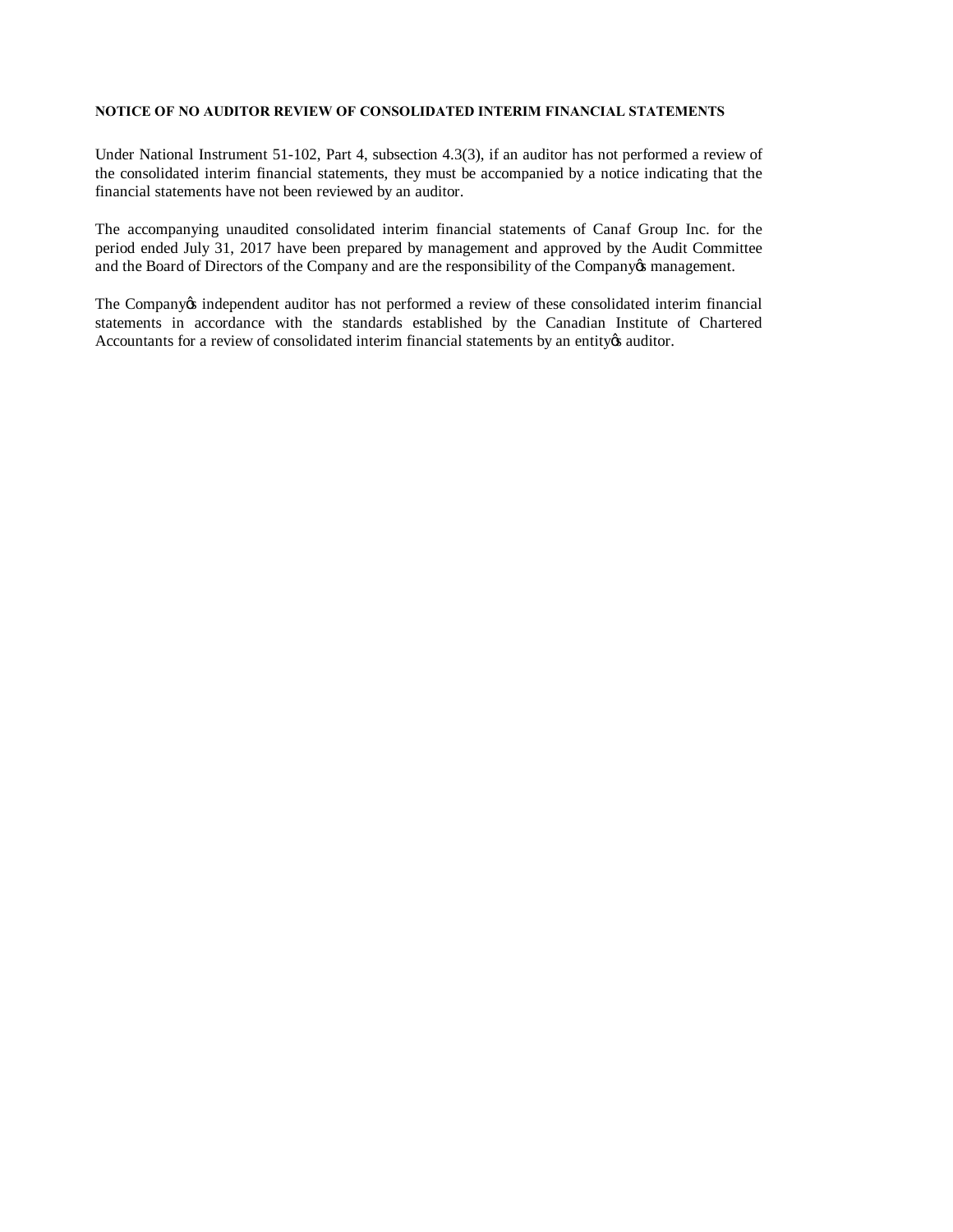# Consolidated Interim Statements of Financial Position

(Expressed in U.S. Dollars)

(Unaudited)

|                                        | Note    | July 31,<br>2017<br>\$ | October 31,<br>2016<br>\$ |
|----------------------------------------|---------|------------------------|---------------------------|
| V<br><b>ASSETS</b>                     |         |                        |                           |
| <b>CURRENT</b>                         |         |                        |                           |
| Cash                                   |         | 671,367                | 380,562                   |
| <b>Trade Receivables</b>               | 14      | 907,084                | 643,645                   |
| Income Tax Receivable                  |         | 27,960                 |                           |
| Sales Tax Receivable                   | 4       | 1,575                  | 17,870                    |
| Inventories                            | 5       | 504,600                | 403,329                   |
| Prepaid Expense and Deposits           |         | 39,166                 | 27,220                    |
|                                        |         | 2,151,752              | 1,472,626                 |
| NON-CURRENT                            |         |                        |                           |
| Property, Plant and Equipment          | 6       | 1,202,245              | 1,256,691                 |
| Intangible                             |         | 1                      | $\perp$                   |
|                                        |         | 3,353,998              | 2,729,318                 |
| <b>LIABILITIES</b>                     |         |                        |                           |
| <b>CURRENT</b>                         |         |                        |                           |
| Trade and Other Payables               | 7       | 732,024                | 540,065                   |
| Sales Tax Receivable                   |         | 39,234                 |                           |
| Income Taxes Payable                   |         | 958                    | 941                       |
| Current Portion of Bank Loan           | $\,8\,$ | 78,590                 | 298,244                   |
|                                        |         | 850,806                | 839,250                   |
| NON-CURRENT<br><b>Bank Loan</b>        | $8\,$   | 411,488                | 403,986                   |
| Deferred Tax Liability                 |         |                        | 17,108                    |
|                                        |         | 1,262,294              | 1,260,344                 |
| <b>SHAREHOLDERS' EQUITY</b>            |         |                        |                           |
| Share Capital                          | 9       | 8,079,463              | 8,079,463                 |
| Accumulated Other Comprehensive Loss ó |         |                        |                           |
| Foreign Currency Translation Reserve   |         | (1, 334, 470)          | (1,361,484)               |
| Deficit                                |         | (4,653,289)            | (5,249,005)               |
|                                        |         | 2,091,704              | 1,468,974                 |
|                                        |         | 3,353,998              | 2,729,318                 |
|                                        |         |                        |                           |

Nature of Operations (Note 1) Economic Dependence (Note 14) Commitment (Note 15)

Segment Information (Note 16)

The accompanying notes are an integral part of the consolidated financial statements.

Approved on Behalf of the Board:

<u> "The Termin Corrigant"</u> "Kevin Corrigant" ("Kevin Corrigant" "Kevin Corrigant" "Kevin Corrigant" "Kevin Corrigant" "Kevin Corrigant" "Kevin Corrigant" "Kevin Corrigant" "Kevin Corrigant" "Kevin Corrigant" "Kevin Corrigan Christopher Way, Director Kevin Corrigan, Director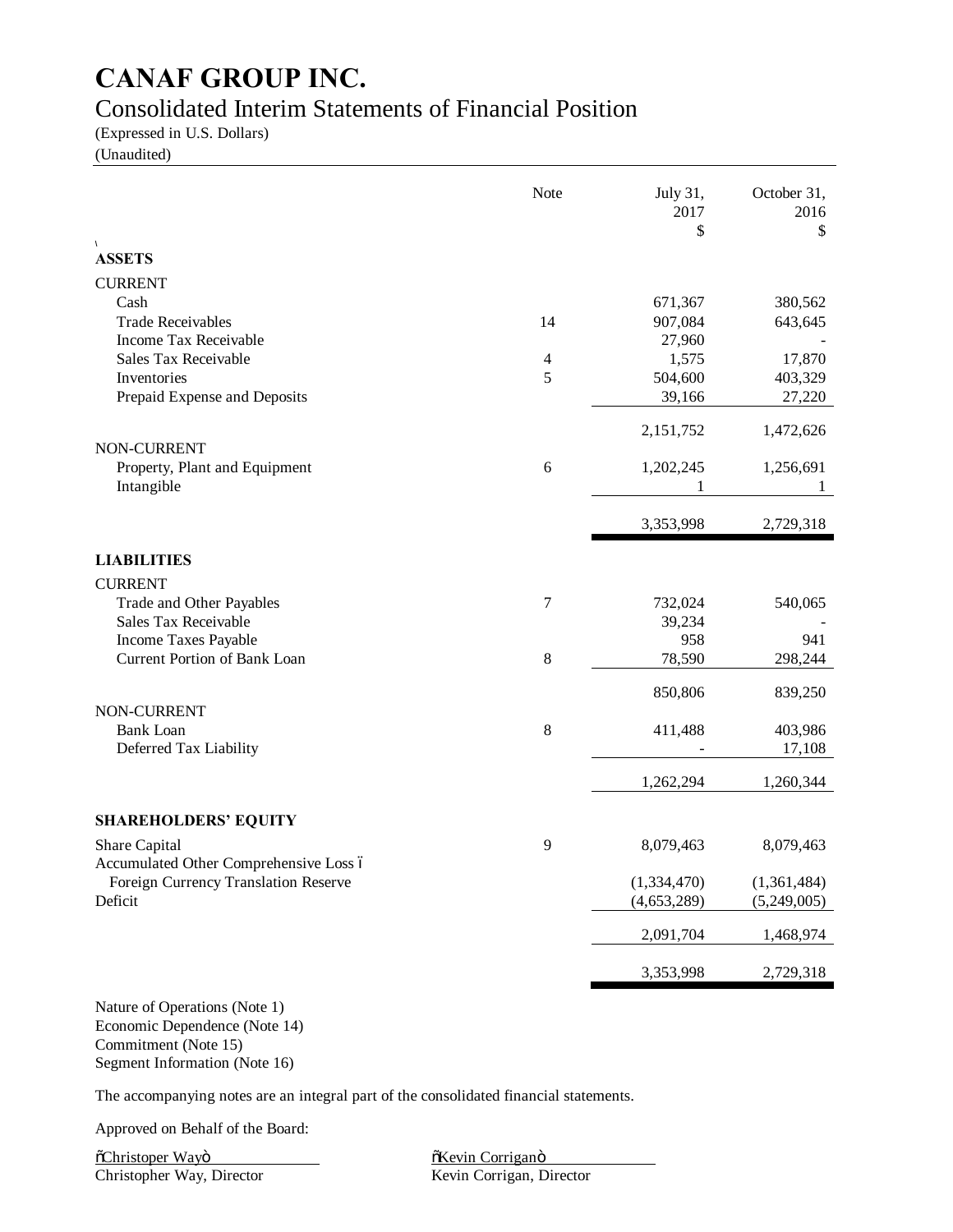# Consolidated Interim Statements of Comprehensive Income

(Expressed in U.S. Dollars)

(Unaudited)

|                                                                  |              | Three Months Ended<br>July 31, |            | Nine Months Ended<br>July 31, |            |
|------------------------------------------------------------------|--------------|--------------------------------|------------|-------------------------------|------------|
|                                                                  |              | 2017                           | 2016       | 2017                          | 2016       |
|                                                                  | <b>Notes</b> | \$                             | \$         | \$                            | \$         |
| <b>SALES</b>                                                     |              | 1,961,208                      | 1,126582   | 8,443,667                     | 2,907,198  |
| <b>COST OF SALES</b>                                             | 12           | 1,756,888                      | 1,027,616  | 7,554,442                     | 2,898,329  |
| <b>GROSS PROFIT (LOSS)</b>                                       |              | 204,320                        | 98,966     | 889,225                       | 8,869      |
| <b>EXPENSES</b>                                                  |              |                                |            |                               |            |
| General and Administrative                                       | 13           | 105,199                        | 86,452     | 312,829                       | 263,129    |
| <b>Interest on Bank Loan</b>                                     | 8            | 12,762                         | 17,288     | 42,420                        | 55,661     |
|                                                                  |              | (117,961)                      | (103,740)  | (355, 249)                    | (318,790)  |
| <b>INCOME (LOSS)</b>                                             |              |                                |            |                               |            |
| <b>BEFORE OTHER ITEMS</b>                                        |              | 86,359                         | (4,774)    | 533,976                       | (309, 921) |
| <b>Interest Income</b>                                           |              | 2,996                          | 2,848      | 12,177                        | 4,921      |
|                                                                  |              |                                |            |                               |            |
| <b>INCOME (LOSS)</b><br><b>BEFORE INCOME TAXES</b>               |              | 89,355                         | (1,926)    | 546,153                       | (305,000)  |
| <b>Income Taxes</b>                                              |              | 76,709                         | 21,871     | 49,563                        | (10, 919)  |
|                                                                  |              |                                |            |                               |            |
| <b>NET INCOME (LOSS) FOR THE PERIOD</b>                          |              | 166,064                        | 19,945     | 595,716                       | (315,919)  |
| <b>OTHER COMPREHENSIVE LOSS</b>                                  |              |                                |            |                               |            |
| Foreign Currency Translation Gain (Loss)                         |              | 21,732                         | 28,437     | 27,014                        | (37, 485)  |
| <b>NET COMPREHENSIVE (LOSS)</b><br><b>INCOME FOR THE PERIOD</b>  |              | 187,796                        | 48,382     | 622,730                       | (353, 404) |
|                                                                  |              |                                |            |                               |            |
| <b>BASIC AND DILUTED</b>                                         |              |                                |            |                               |            |
| <b>EARNINGS PER SHARE</b>                                        |              | 0.00                           | 0.00       | 0.01                          | (0.00)     |
|                                                                  |              |                                |            |                               |            |
| WEIGHTED AVERAGE NUMBER OF<br><b>COMMON SHARES OUTSTANDING -</b> |              |                                |            |                               |            |
| <b>BASIC AND DILUTED</b>                                         |              | 47,426,195                     | 47,426,195 | 47,426,195                    | 47,426,195 |

The accompanying notes are an integral part of the consolidated financial statements.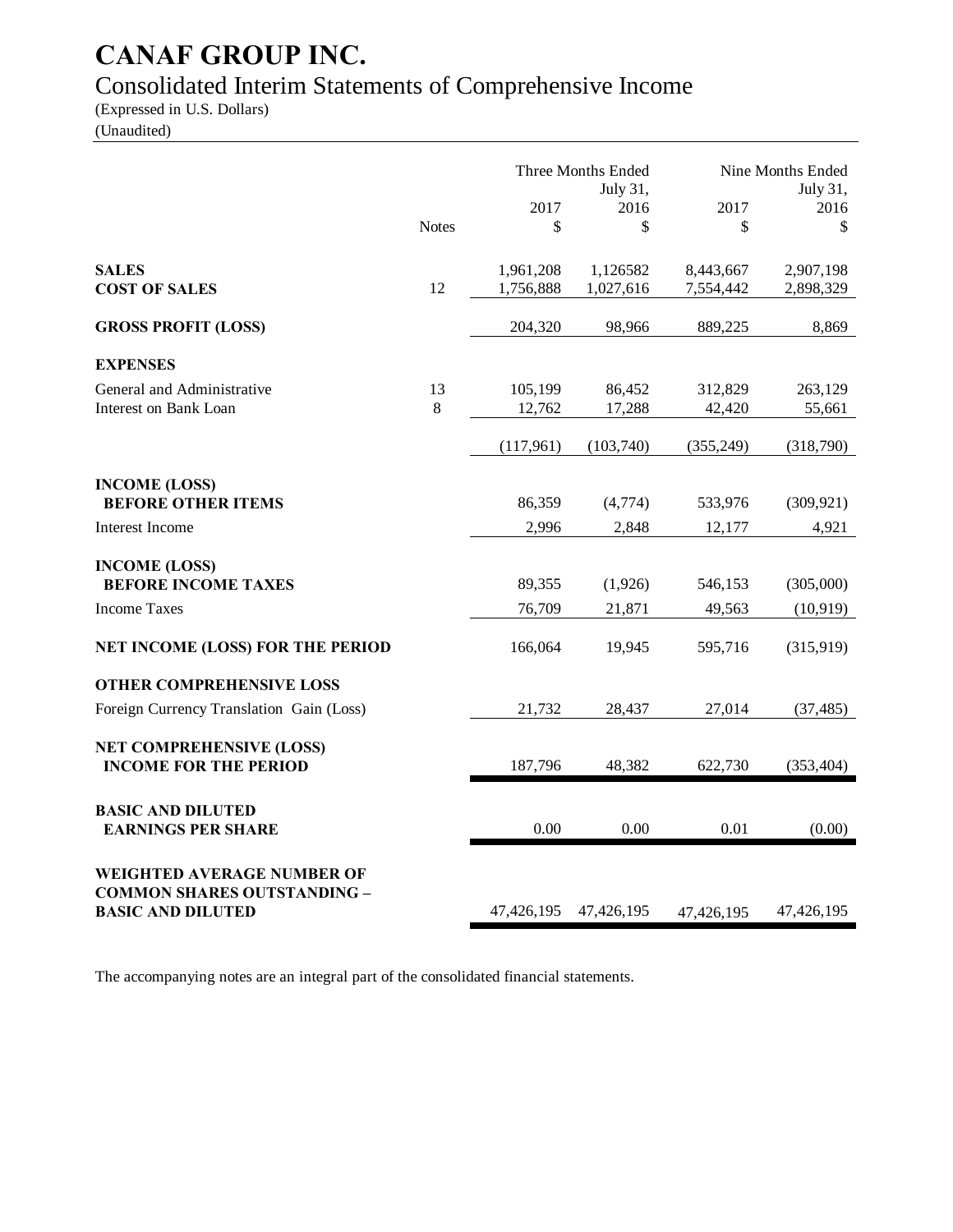# Consolidated Interim Statements of Changes in Equity

(Expressed in U.S. Dollars)

# (Unaudited)

|                                                                | Number of<br>Common<br><b>Shares</b> | <b>Share Capital</b><br>\$ | Reserve for<br><b>Stock Options</b><br>\$ | Foreign<br>Currency<br>Translation<br>Reserve<br>\$ | Deficit<br>J | Total<br>Shareholdersø<br>Equity |
|----------------------------------------------------------------|--------------------------------------|----------------------------|-------------------------------------------|-----------------------------------------------------|--------------|----------------------------------|
| Balance, October 31, 2015                                      | 47,426,195                           | 8,079,463                  |                                           | (1,378,574)                                         | (5,069,850)  | 1,631,039                        |
| Net Income for the Period<br>Foreign Currency Translation Loss |                                      |                            |                                           | (37, 485)                                           | (315,919)    | (315,919)<br>(37, 485)           |
| <b>Balance, July 31, 2016</b>                                  | 47,426,195                           | 8,079,463                  |                                           | (1,416,059)                                         | (5,385,769)  | 1,277,635                        |
| Balance, October 31, 2016                                      | 47,426,195                           | 8,079,463                  |                                           | (1,361,484)                                         | (5,249,005)  | 1,468,974                        |
| Net Income for the Period<br>Foreign Currency Translation Gain |                                      |                            |                                           | 27,014                                              | 595,716      | 595,716<br>27,014                |
| <b>Balance, July 31, 2017</b>                                  | 47,426,195                           | 8,079,463                  |                                           | (1,334,470)                                         | (4,653,289)  | 2,091,704                        |

The accompanying notes are an integral part of the consolidated financial statements.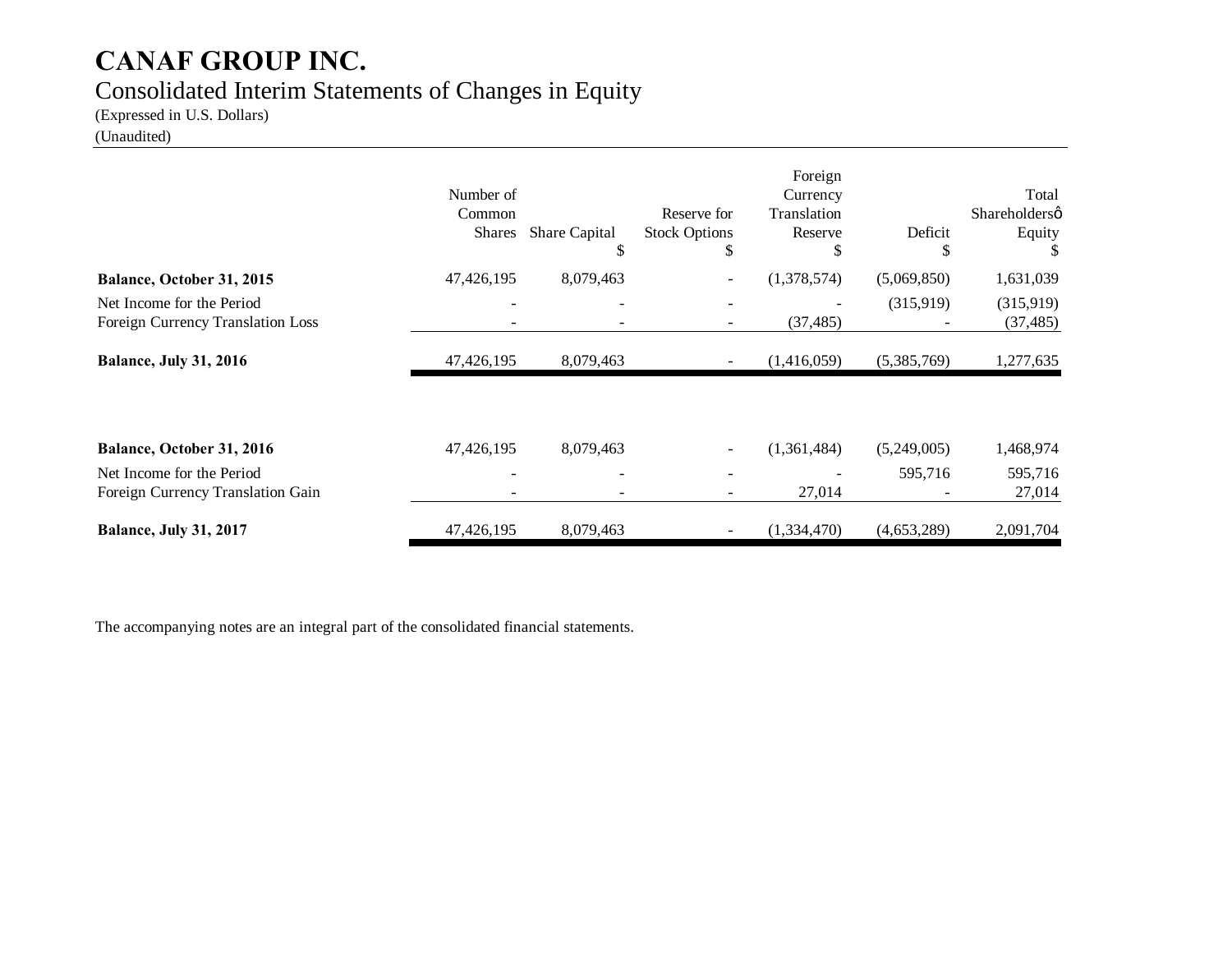# Consolidated Interim Statements of Cash Flows

(Expressed in U.S. Dollars) (Unaudited)

|                                             |              | Three Months Ended |                  | Nine Months Ended |                  |
|---------------------------------------------|--------------|--------------------|------------------|-------------------|------------------|
|                                             |              | 2017               | July 31,<br>2016 | 2017              | July 31,<br>2016 |
|                                             | <b>Notes</b> | \$                 | \$               | \$                | \$               |
| <b>CASH PROVIDED BY (USED FOR):</b>         |              |                    |                  |                   |                  |
| <b>OPERATING ACTIVITIES</b>                 |              |                    |                  |                   |                  |
| Net Income (Loss) for the Period            |              | 166,064            | 19,945           | 595,716           | (315,919)        |
| Non-Cash Items                              |              |                    |                  |                   |                  |
| Depreciation ó Cost of Sales                |              | 100,186            | 87,627           | 293,312           | 254,989          |
|                                             |              | 266,250            | 107,572          | 889,028           | (60, 930)        |
| Change in Non-Cash Working Capital Accounts | 11(a)        | 509,094            | 57,697           | (174, 219)        | 307,070          |
|                                             |              | 775,344            | 165,269          | 714,809           | 246,140          |
| <b>FINANCING ACTIVITIES</b>                 |              |                    |                  |                   |                  |
| Principal Repayments of Bank Loan           |              | (70, 202)          | (46,967)         | (212, 152)        | (200,091)        |
|                                             |              | (70, 202)          | (46,967)         | (212, 152)        | (200,091)        |
| <b>INVESTING ACTIVITY</b>                   |              |                    |                  |                   |                  |
| Purchase of Property, Plant and Equipment   |              | (48, 934)          | (136, 924)       | (238, 866)        | (117, 102)       |
|                                             |              |                    |                  |                   |                  |
| <b>INCREASE (DECREASE) IN CASH</b>          |              | 656,208            | (18,622)         | 263,791           | (71,053)         |
| Effect of Exchange Rate Changes on Cash     |              | 21,732             | 28,437           | 27,014            | (37, 485)        |
| Cash, Beginning of the Period               |              | (6, 573)           | 762,969          | 380,562           | 881,322          |
| <b>CASH, END OF THE PERIOD</b>              |              | 671,367            | 772,784          | 671,367           | 772,784          |

Supplemental Cash Flow Information (Note 11)

The accompanying notes are an integral part of the consolidated financial statements.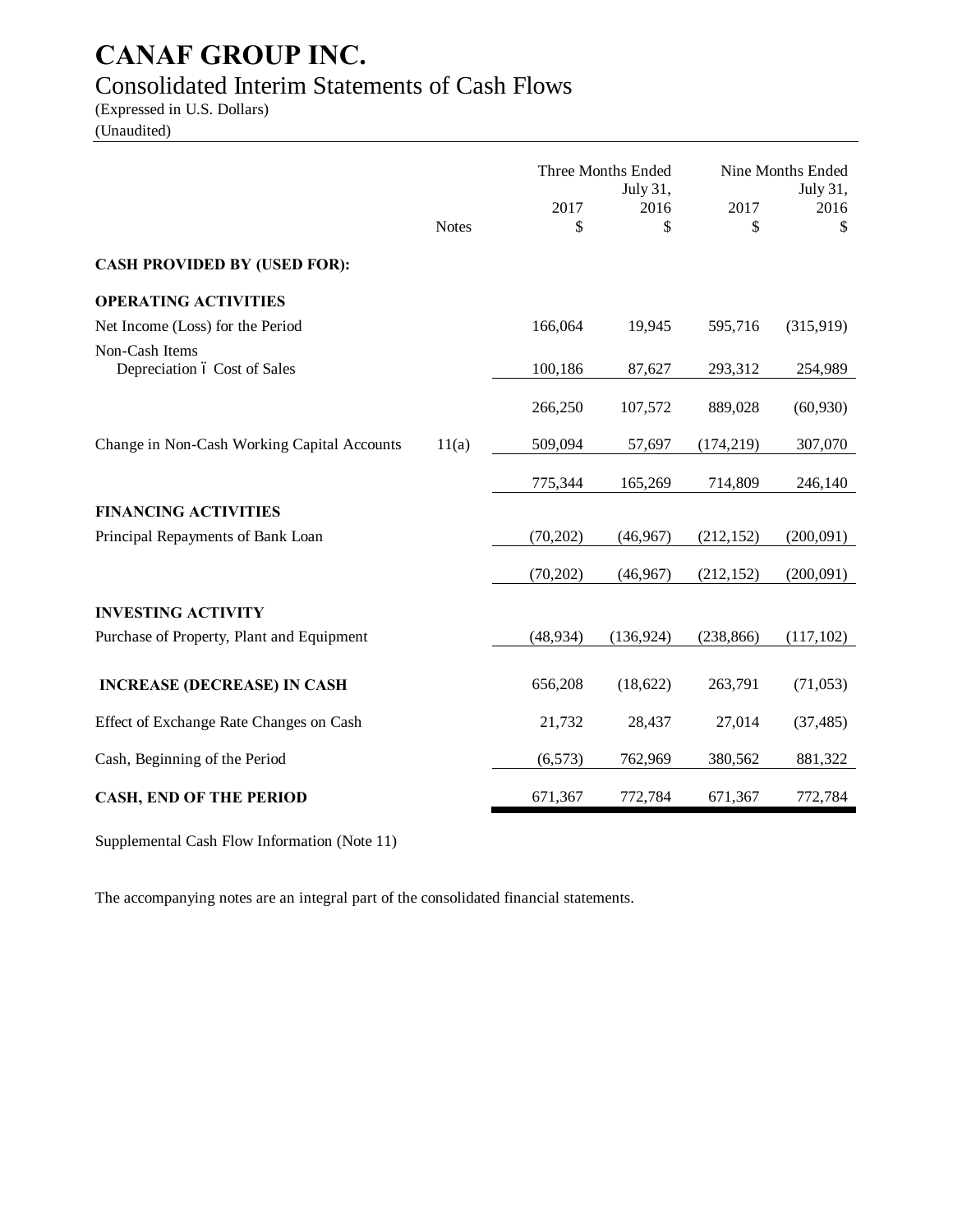Notes to the Interim Consolidated Financial Statements

For the Nine Months Ended July 31, 2017

(Expressed in U.S. Dollars) (Unaudited)

# **NOTE 1 – NATURE OF OPERATIONS**

Canaf Group Inc. (the  $\tilde{o}$ Company $\tilde{o}$ ) is incorporated in the Province of Alberta and owns and operates a coal processing plant in South Africa which processes coal and coal products into calcine, a coke substitute with a high carbon content.

The head office, principal address, and records office of the Company are located at Suite 500 6 666 Burrard Street, Vancouver, British Columbia, Canada, V6C 2P6.

These consolidated financial statements have been prepared in accordance with International Financial Reporting Standards ( $\delta$ IFRS $\ddot{o}$ ) on the basis that the Company is a going concern and will be able to meet its obligations and continue its operations for its next fiscal year.

The Company ts ability to continue as a going concern is dependent upon its ability to generate profitable operations from its coal processing business. Sales of the Company are substantially derived from two customers, and as a result, the Company is economically dependent on these customers (Note 14). The Company is dependent on the operating cash flows from its coal processing business and the financial support of its shareholders and related parties to finance its operations and to discharge liabilities in the normal course of business. Loss of a customer or reduced sales from a customer may have a material adverse effect on the Company os financial condition.

The Company has working capital of \$1,300,946 as at July 31, 2017. Management believes that the Company has sufficient cash resources to meet its obligations for at least 12 months from the end of the reporting period.

# **NOTE 2 – SIGNIFICANT ACCOUNTING POLICIES**

### **a) Statement of Compliance**

The consolidated interim financial statements have been prepared in accordance to IAS 34 *Interim Financial Reporting* using accounting policies consistent with the International Financial Reporting Standards (õIFRSsö) issued by the International Accounting Standards Board (õIASBö) and Interpretations of the International Financial Reporting Interpretations Committee ( $\delta$ IFRIC $\delta$ ).

These consolidated financial statements were approved and authorized for issue by the Board of Directors on September 25, 2017.

### **b) Basis of Preparation**

These consolidated interim financial statements have been prepared on a historical cost basis. Cost is the fair value of the consideration given in exchange for net assets. These consolidated interim financial statements do not include all the information required for full annual financial statements. The consolidated interim financial statements should be read in conjunction with the Company's annual financial statements for the year ended October 31, 2016. The accounting policies, methods of computation and presentation applied in these financial statements are consistent with those of the previous financial year.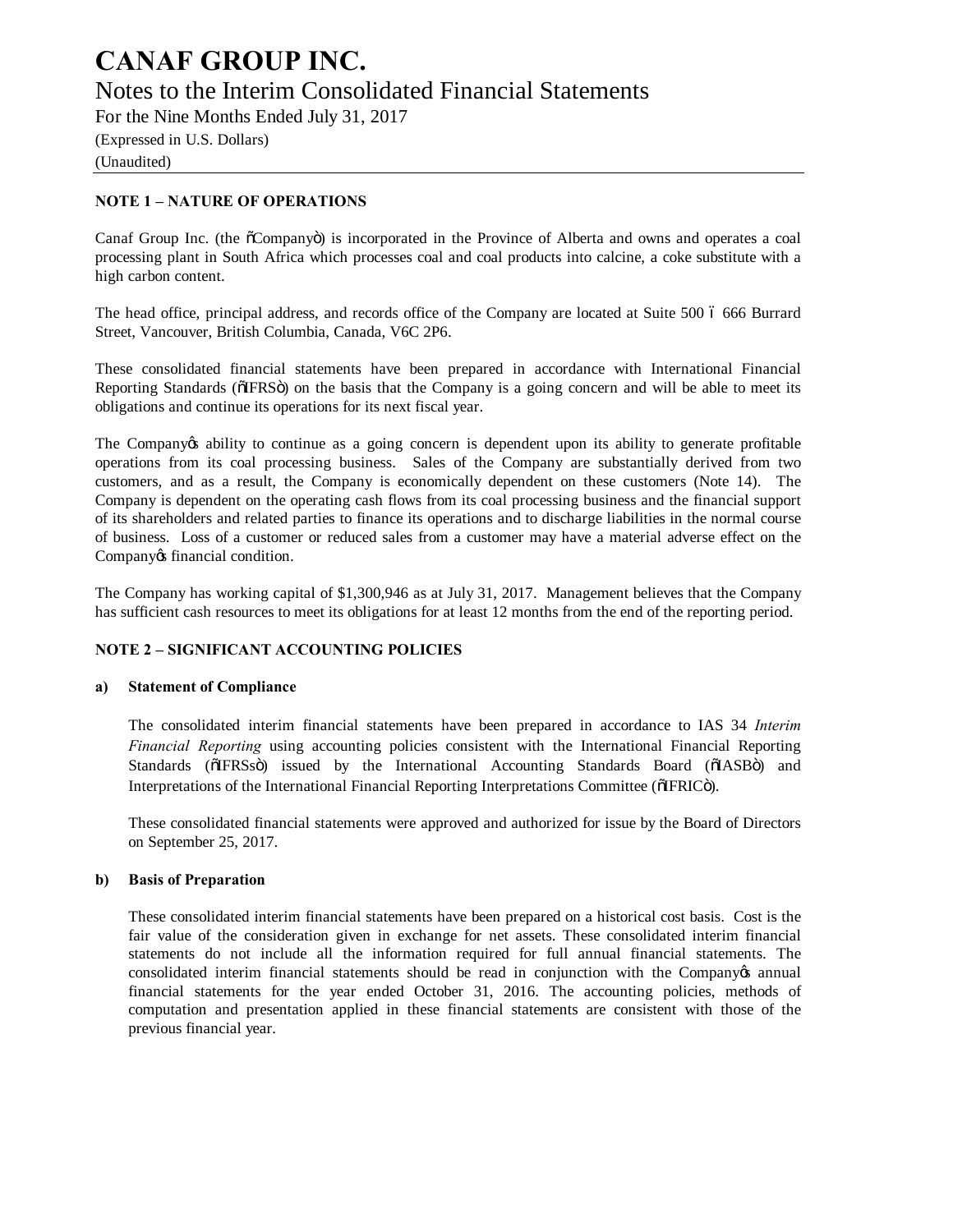# **CANAF GROUP INC.** Notes to the Interim Consolidated Financial Statements

For the Nine Months Ended July 31, 2017

(Expressed in U.S. Dollars) (Unaudited)

# **NOTE 3 – ACCOUNTING STANDARDS ISSUED BUT NOT YET EFFECTIVE**

A number of new accounting standards, amendments to standards, and interpretations have been issued but not yet effective up the date of issuance of the Company's consolidated financial statements. The Company intends to adopt the following standards when it becomes effective.

## **a) IFRS 9 – Financial Instruments**

IFRS 9 as issued reflects the first phase of the IASBs work on the replacement of IAS 39 and applies to classification and measurement of financial assets as defined in IAS 39. The mandatory effective date has been set for annual periods beginning on or after January 1, 2018 with early adoption permitted. The Company does not intend to early adopt IFRS 9. The Company has not yet determined the impact of this standard on its consolidated financial statements.

## **b) IFRS 15 – Revenue from Contracts with Customers**

IFRS 15 clarifies the principles for recognizing revenue from contracts with customers. IFRS 15 will also result in enhanced disclosures about revenue, provide guidance for transactions that were not previously addressed comprehensively, and improve guidance for multiple-element arrangements. The standard is effective for annual periods beginning on or after January 1, 2018 with early adoption permitted. The Company does not intend to early adopt IFRS 15. The Company has not yet determined the impact of this standard on its consolidated financial statements.

# **NOTE 4 – SALES TAX RECEIVABLE (PAYABLE)**

|                                                    | July 31,<br>2017 | October 31,<br>2016 |
|----------------------------------------------------|------------------|---------------------|
|                                                    | \$               | \$                  |
| South African Value-Added Tax Receivable (Payable) |                  | 17,298              |
| Canadian Goods and Services Tax Receivable         | 1,575            | 572                 |
|                                                    | 1,575            | 17,870              |
|                                                    |                  |                     |
| <b>NOTE 5 - INVENTORIES</b>                        |                  |                     |
| <b>Raw Materials</b>                               | 380,635          | 286,009             |
| Finished Goods ó Calcine                           | 123,965          | 117,320             |
|                                                    |                  |                     |
|                                                    | 504,600          | 403,329             |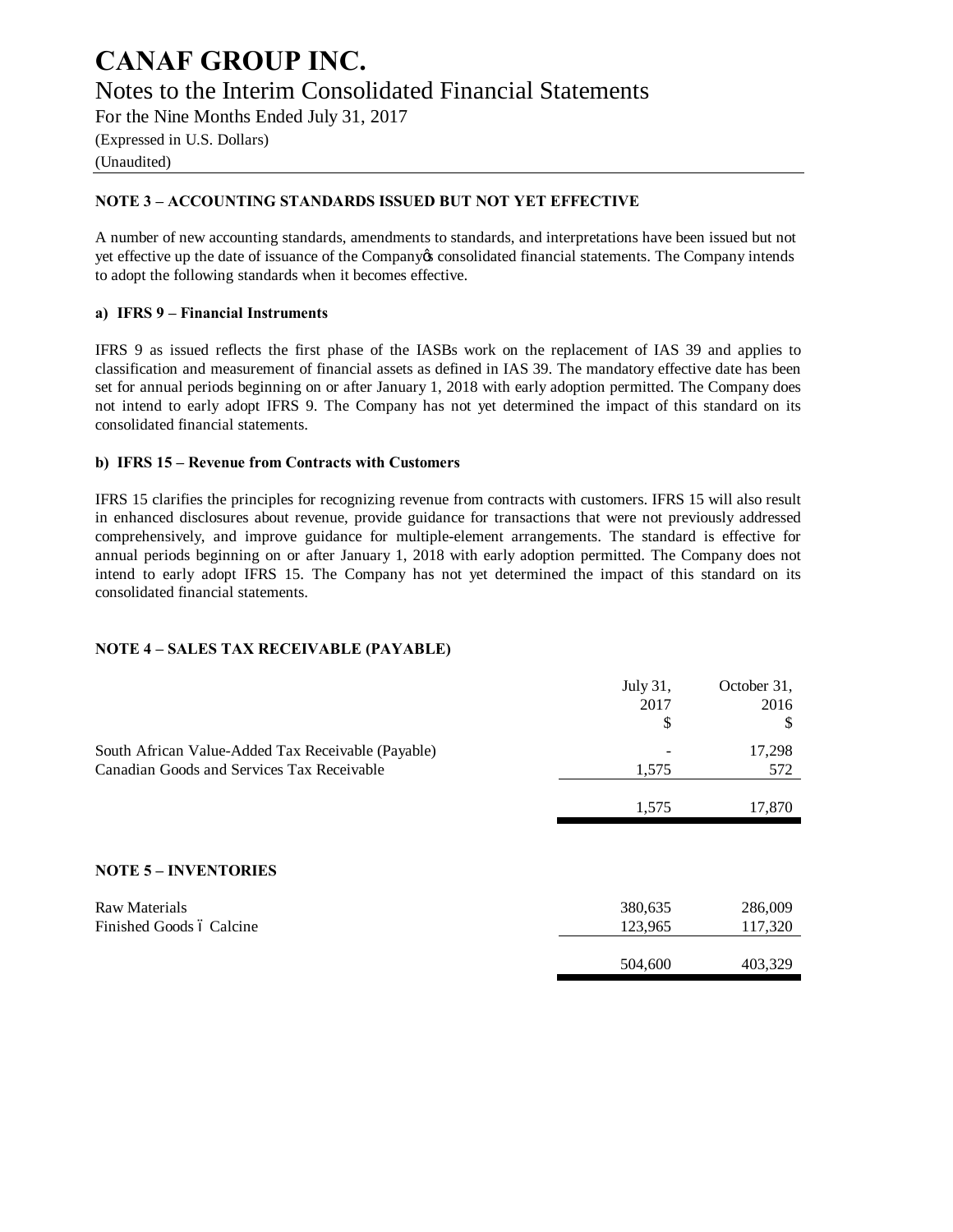# **CANAF GROUP INC.** Notes to the Interim Consolidated Financial Statements

For the Nine Months Ended July 31, 2017

(Expressed in U.S. Dollars)

(Unaudited)

# **NOTE 6 – PROPERTY, PLANT AND EQUIPMENT**

| <b>COST</b>                                                  | Land<br>\$               | Building          | Computer<br>Equipment<br>\$     | Leasehold<br>Improvements<br>\$ | Office<br>Equipment<br>\$ | Plant and<br>Equipment<br>\$ | Furniture<br>&<br>Fittings      | Vehicles<br>\$   | Total<br>\$            |
|--------------------------------------------------------------|--------------------------|-------------------|---------------------------------|---------------------------------|---------------------------|------------------------------|---------------------------------|------------------|------------------------|
| Balance, October 31, 2016                                    | 7,423                    | 76,115            | 15,971                          | 170,873                         | 12,192                    | 4,711,642                    | $\overline{\phantom{0}}$        | 101,159          | 5,095,375              |
| <b>Additions</b><br>Foreign Currency Translation             | $\overline{\phantom{0}}$ | 91,581<br>2,630   | $\overline{\phantom{a}}$<br>297 | 3,172                           | 699<br>241                | 80,686<br>55,629             | 3,553                           | 39,066<br>1,288  | 215,585<br>63,257      |
| <b>Balance, July 31, 2017</b>                                | 7,423                    | 170,326           | 16,268                          | 174,045                         | 13,132                    | 4,847,957                    | 3,553                           | 141,513          | 5,374,217              |
| <b>ACCUMULATED DEPRECIATION</b><br>Balance, October 31, 2016 | $-$                      | 6,597             | 15,172                          | 163,132                         | 10,914                    | 3,566,537                    | $\overline{\phantom{0}}$        | 76,332           | 3,838,684              |
| Depreciation<br>Foreign Currency Translation                 |                          | 2,166<br>121      | 260<br>285                      | 6,832<br>3,121                  | 743<br>209                | 272,817<br>35,612            | 242<br>$\overline{\phantom{a}}$ | 10,252<br>628    | 293,312<br>39,976      |
| <b>Balance, July 31, 2017</b>                                | $ \,$                    | 8,884             | 15,717                          | 173,085                         | 11,866                    | 3,874,966                    | 242                             | 87,212           | 4,171,972              |
| <b>NET BOOK VALUE</b>                                        |                          |                   |                                 |                                 |                           |                              |                                 |                  |                        |
| October 31, 2016<br>July 31, 2017                            | 7,423<br>7,423           | 69,518<br>161,442 | 799<br>551                      | 7,741<br>960                    | 1,278<br>1,266            | 1,145,105<br>972,991         | 3,311                           | 24,827<br>54,301 | 1,256,691<br>1,202,245 |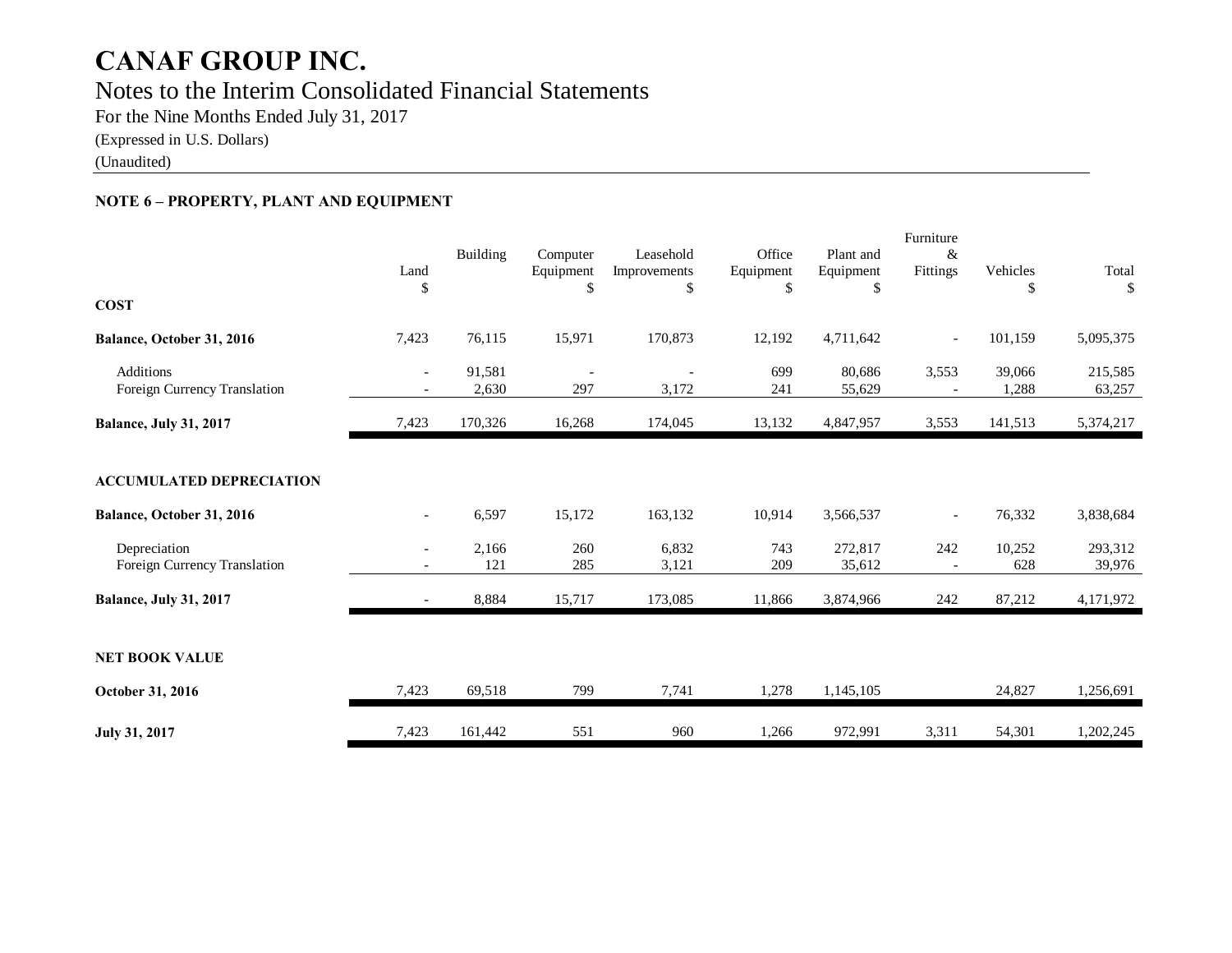# Notes to the Interim Consolidated Financial Statements

For the Nine Months Ended July 31, 2017 (Expressed in U.S. Dollars)

(Unaudited)

# **NOTE 7 – TRADE AND OTHER PAYABLES**

|                          | July 31, | October 31, |
|--------------------------|----------|-------------|
|                          | 2017     | 2016        |
|                          | \$       |             |
| <b>Trade Payables</b>    | 714,024  | 516,065     |
| <b>Accrued Liability</b> | 18,000   | 24,000      |
|                          |          |             |
|                          | 732,024  | 540,065     |

#### **NOTE 8 – BANK LOAN**

| Bank Loan             | 490,078  | 702,230    |
|-----------------------|----------|------------|
| Less: Current Portion | (78,590) | (298, 244) |
|                       | 411.488  | 403,986    |

The bank loan bears interest at 9.25% per annum, matures on January 7, 2019, and is secured by the Company ts furnace acquired with the proceeds from the loan. The bank loan is repayable over 42 months in blended monthly payments of Rand 393,779 (\$29,230 translated at October 31, 2016 exchange rate). During the period ended July 31, 2017, the Company incurred interest expense totaling \$42,420 (October 31, 2017 6) \$71,721).

### **NOTE 9 – SHARE CAPITAL**

The Company is authorized to issue an unlimited number of common shares without par value. As at July 31, 2017, the Company had 47,426,195 common shares issued and outstanding as presented in the consolidated statements of changes in shareholdersø equity. There are no stock options and share purchase warrants outstanding as at October 31, 2016 and July 31, 2017.

### **NOTE 10 – RELATED PARTY TRANSACTIONS**

In addition to those transactions disclosed elsewhere in these consolidated financial statements, the Company has amounts owed to the following related parties:

- a) During the period ended July 31, 2017, the Company incurred accounting fees of  $$30,282$  (2016 6) \$30,434) to an Officer (also a Director) of the Company for administration and bookkeeping services.
- b) During the period ended July 31, 2017, the Company incurred consulting fees of \$49,900 (2016  $6$  \$51,677) to an Officer (also a Director) of the Company for administration and management services.
- d) The Company paid management fees of  $$91,141$  (2016 6  $$74,415$ ) to three Directors of the Company for administration and management services in relation to the Company os coal processing business in South Africa.

All related party transactions were in the normal course of operations and were measured at the exchange value, which represented the amount of consideration established and agreed to by the related parties.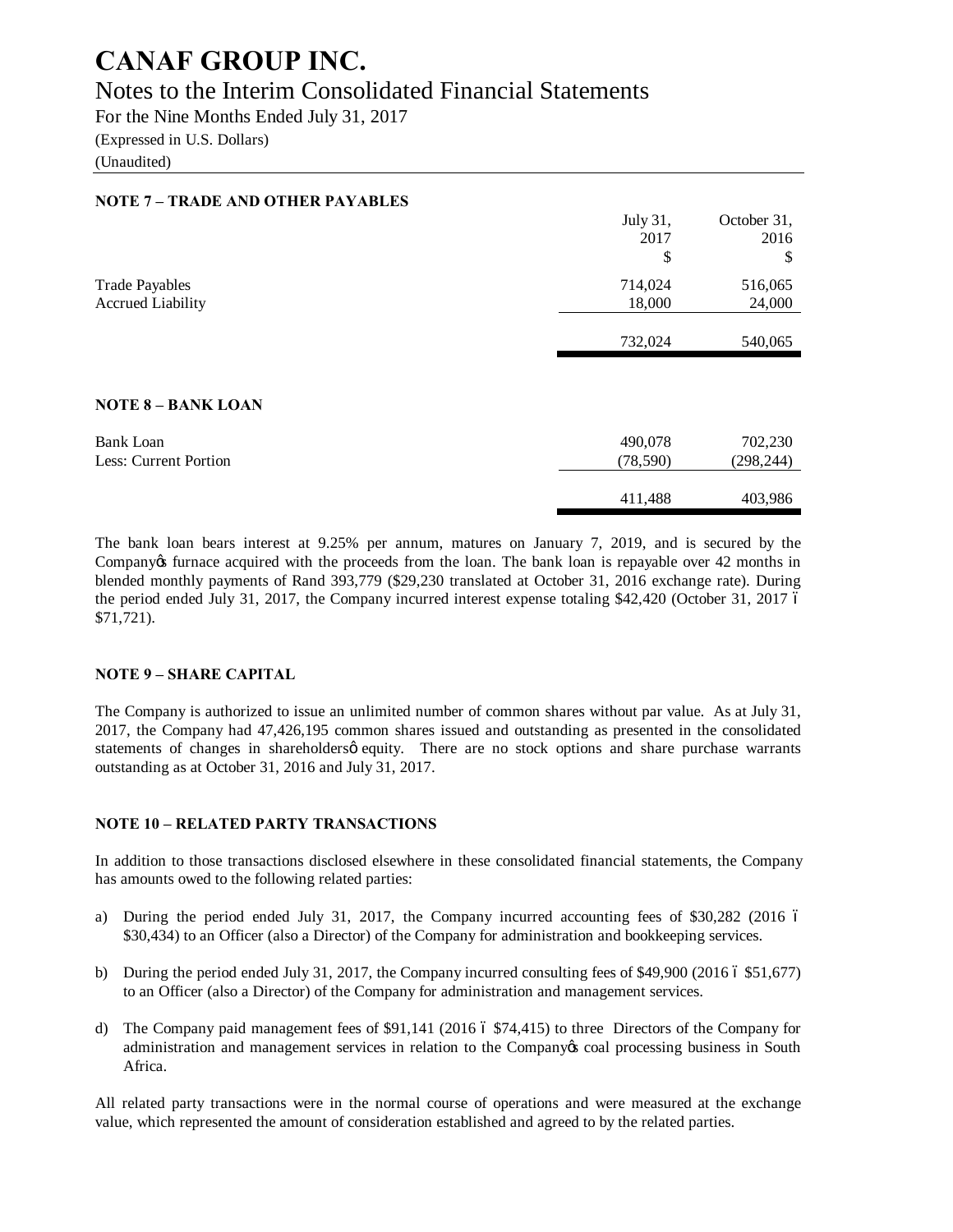# Notes to the Interim Consolidated Financial Statements

For the Nine Months Ended July 31, 2017 (Expressed in U.S. Dollars)

# (Unaudited)

**b**)

# **NOTE 11 – SUPPLEMENTAL CASH FLOW INFORMATION**

#### **a) Change in Non-Cash Working Capital Accounts**

|                               | Three Months Ended<br>July 31, |            | Nine Months Ended<br>July 31, |            |
|-------------------------------|--------------------------------|------------|-------------------------------|------------|
|                               | 2017                           | 2016       | 2017                          | 2016       |
|                               | \$                             | \$         | \$                            | \$         |
| <b>Trade Receivables</b>      | 1,592,175                      | (211, 444) | (263, 439)                    | 181,088    |
| Sales Tax Receivable          | (104)                          | (78)       | 16,295                        | 17,451     |
| Inventories                   | 37,396                         | 191,889    | (101, 271)                    | 344,026    |
| Prepaid Expenses and Deposits | (3,972)                        | 2,429      | (11,946)                      | 372        |
| Trade and Other Payables      | (1,052,812)                    | 93,119     | 191,959                       | (252, 437) |
| Sales Tax Payable             | 11,723                         | 3,386      | 39,234                        | 13,295     |
| Income Taxes Payable          | (75, 312)                      | (21,604)   | (45,051)                      | 3,275      |
|                               | (509,094)                      | 57,697     | (174, 219)                    | 307,070    |
| <b>Other Items</b>            |                                |            |                               |            |
| Interest Paid                 | 12,762                         | 17,288     | 42,420                        | 56,661     |
| Interest Received             | 2,996                          | 2,848      | 12,177                        | 4,921      |

# **NOTE 12 – COST OF SALES**

|                                         | Three Months Ended |            | Nine Months Ended |            |
|-----------------------------------------|--------------------|------------|-------------------|------------|
|                                         |                    | July 31,   |                   | July 31,   |
|                                         | 2017               | 2016       | 2017              | 2016       |
|                                         | \$                 | \$         | \$                | S          |
| Inventories, Beginning of the Period    | 541,996            | 359,863    | 403,329           | 512,000    |
| Analysis Fees                           | 4,920              | 5,330      | 18,420            | 12,044     |
| Depreciation                            | 100,186            | 87,627     | 293,312           | 254,989    |
| Electricity                             | 44,883             | 24,250     | 224,979           | 87,587     |
| Fuel, Oil and Lubricants                | 5,621              | 2,885      | 31,477            | 7,387      |
| <b>Machinery Rental</b>                 | 59,936             | 40,846     | 247,385           | 92,088     |
| <b>Medical Expenses</b>                 | 1,280              | 35         | 5,041             | 1,551      |
| <b>Product Purchases</b>                | 1,285,173          | 517,011    | 5,889,634         | 1,581,593  |
| Professional and Project Management Fee | 1,567              |            | 13,974            | 11,480     |
| Protective Clothing                     | 2,260              | 2,640      | 7,072             | 5,492      |
| Provident Fund                          | 3,134              | 2,661      | 9,109             | 7,979      |
| Repairs and Maintenance                 | 42,757             | 39,479     | 209,032           | 108,734    |
| Salaries and Benefits                   | 97,708             | 71,548     | 291,581           | 213,394    |
| Transportation                          | 70,067             | 41,415     | 414,697           | 180,655    |
| Foreign Exchange Gain/Loss              |                    |            |                   | (10,670)   |
| Inventories, End of the Period          | (504, 600)         | (167, 974) | (504, 600)        | (167, 974) |
|                                         | 1,756,888          | 1,027,616  | 7,554,442         | 2,898,329  |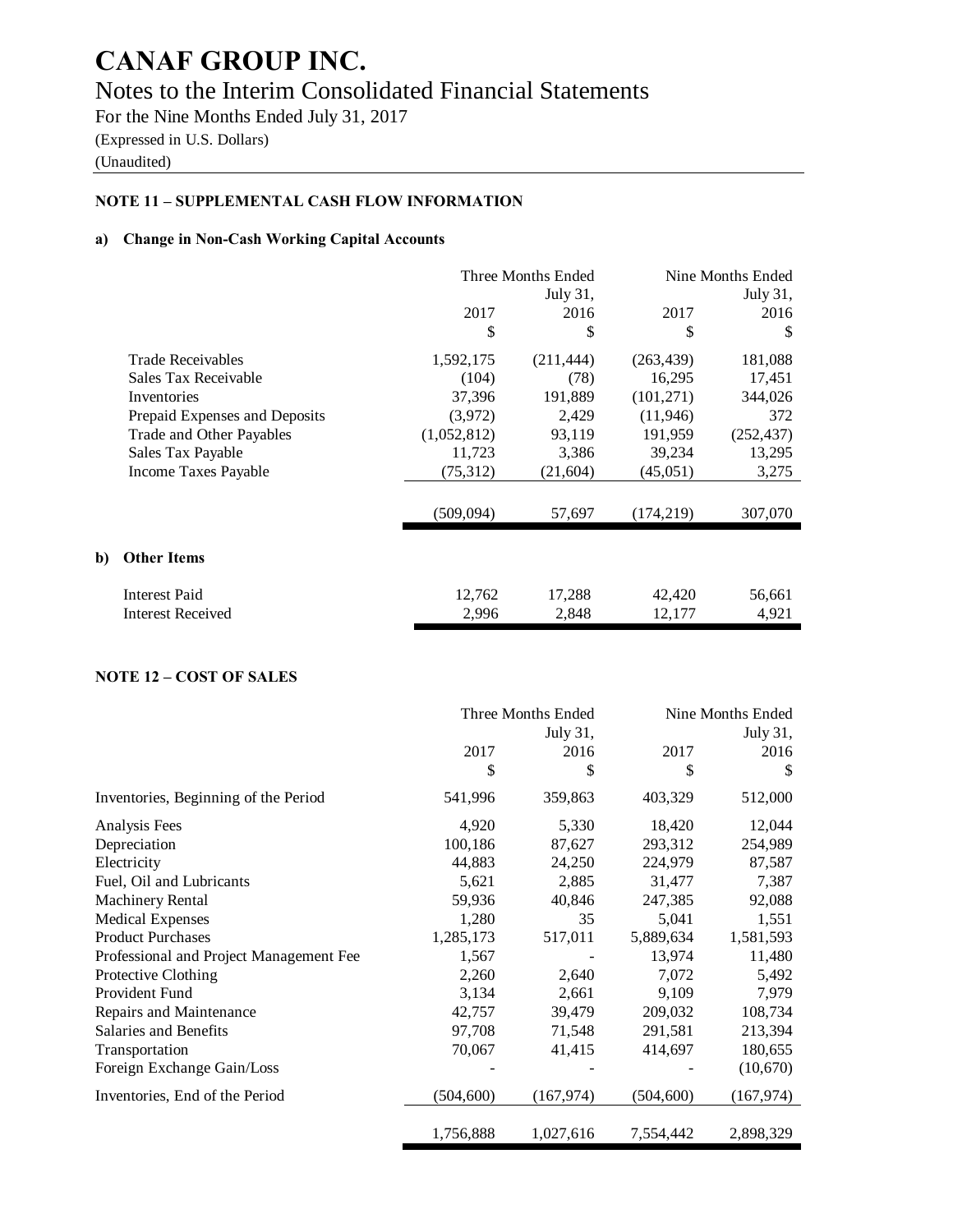# Notes to the Interim Consolidated Financial Statements

For the Nine Months Ended July 31, 2017

(Expressed in U.S. Dollars)

(Unaudited)

|                                |          | Three Months Ended | Nine Months Ended |         |
|--------------------------------|----------|--------------------|-------------------|---------|
|                                | July 31, |                    | July 31,          |         |
|                                | 2017     | 2016               | 2017              | 2016    |
|                                | \$       | \$                 | \$                | -S      |
| Bank Charges and Interest      | 1,216    | 688                | 2,655             | 2,171   |
| <b>Bad Debts</b>               |          |                    | 6,595             |         |
| <b>Consulting Fees</b>         | 16,916   | 17,046             | 49,900            | 51,677  |
| <b>Management</b> Fees         | 28,778   | 23,319             | 91,441            | 74,415  |
| Office, Insurance and Sundry   | 21,441   | 11,425             | 52,289            | 34,521  |
| <b>Professional Fees</b>       | 19,809   | 21,262             | 60,863            | 58,022  |
| Promotion                      | 286      | 340                | 675               | 665     |
| Telephone                      | 3,512    | 3,942              | 11,618            | 11,025  |
| Transfer Agent and Filing Fees | 750      | 724                | 7,077             | 6,752   |
| Travel                         | 12,491   | 7,706              | 29,716            | 23,881  |
|                                | 105,199  | 86,452             | 312,829           | 263,129 |

# **NOTE 13 – GENERAL AND ADMINISTRATIVE EXPENSES**

## **NOTE 14 – ECONOMIC DEPENDENCE**

Sales from the Company is South African coal processing business are substantially derived from two customers and as a result, the Company is economically dependent on these customers. The Company is exposure to credit risk is limited to the carrying value of its accounts receivable. As at July 31, 2017, trade receivables of \$907,084 were due from these customers and were collected subsequent to period-end.

# **NOTE 15 – COMMITMENT**

The Company has an agreement to lease premises for its coal processing plant in South Africa for a term of ten years, expiring on December 31, 2020. The agreement offers the Company, in lieu of rent, feedstock coal to be delivered to its adjacent premises, which it purchases at market price. Should the Company decide to purchase feedstock coal from an alternative supplier which the lessor is otherwise able to provide, then a monthly rent of Rand 200,000 (\$14,846) is payable. To date, the Company has not been required to pay any rent for the premises as it has continued to purchase feedstock coal from the landlord.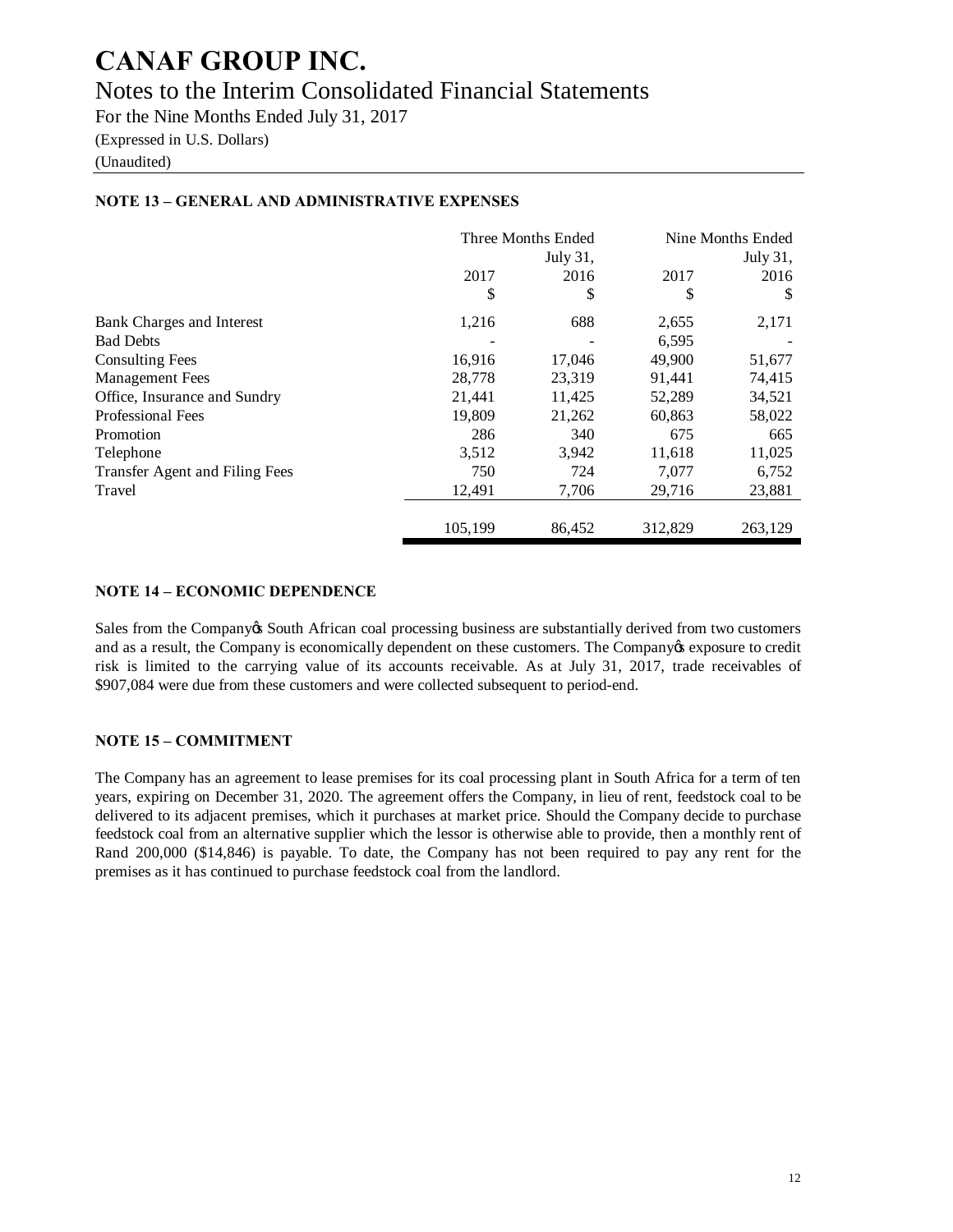# Notes to the Interim Consolidated Financial Statements

For the Nine Months Ended July 31, 2017

(Expressed in U.S. Dollars)

(Unaudited)

# **NOTE 16 – SEGMENT INFORMATION**

The Company operates in two reportable operating segments: the head office operations in Canada and the coal processing business in South Africa.

|                                                                                               | Canada       | South Africa                  | Total                         |
|-----------------------------------------------------------------------------------------------|--------------|-------------------------------|-------------------------------|
| <b>July 31, 2017</b>                                                                          | \$           |                               | \$                            |
| Net (Loss) Income for the Period                                                              | (125, 887)   | 721,603                       | 595,761                       |
| Revenues (Note 15)<br>Gross Profit (Loss)                                                     |              | 8,443,667<br>889,225          | 6,482,459<br>684,905          |
| Depreciation ó Cost of Sales<br><b>Interest Expense</b>                                       |              | 293,312<br>42,420             | 193,126<br>29,658             |
| <b>Current Income Taxes Expense</b><br>Deferred Income Taxes Expense                          |              | (49, 563)                     | 27,146                        |
| <b>Current Assets</b><br>Property, Plant and Equipment<br><b>Intangible Assets</b>            | 85,405       | 2,066,347<br>1,202,245<br>1   | 2,151,752<br>1,202,245<br>1   |
| <b>Total Assets</b>                                                                           | 85,405       | 3,268,593                     | 3,353,998                     |
|                                                                                               | Canada<br>\$ | South Africa<br>\$            | Total<br>\$                   |
| October 31, 2016                                                                              |              |                               |                               |
| Net Loss for the Year                                                                         | (176, 785)   | (2,370)                       | (179, 155)                    |
| Revenues<br><b>Gross Profit</b>                                                               |              | 4,703,528<br>103,065          | 4,703,528<br>103,065          |
| Depreciation ó Cost of Sales<br><b>Interest Expense</b><br><b>Current Income Tax Recovery</b> |              | 345,188<br>71,721<br>(36,318) | 345,188<br>71,721<br>(36,318) |
| Deferred Income Tax Recovery                                                                  |              | (96, 745)                     | (96, 745)                     |
| <b>Current Assets</b>                                                                         | 63,737       | 1,408,889                     | 1,472,626                     |
| Property, Plant and Equipment<br><b>Intangible Assets</b>                                     |              | 1,256,691<br>1                | 1,256,691<br>1                |
| <b>Total Assets</b>                                                                           |              |                               |                               |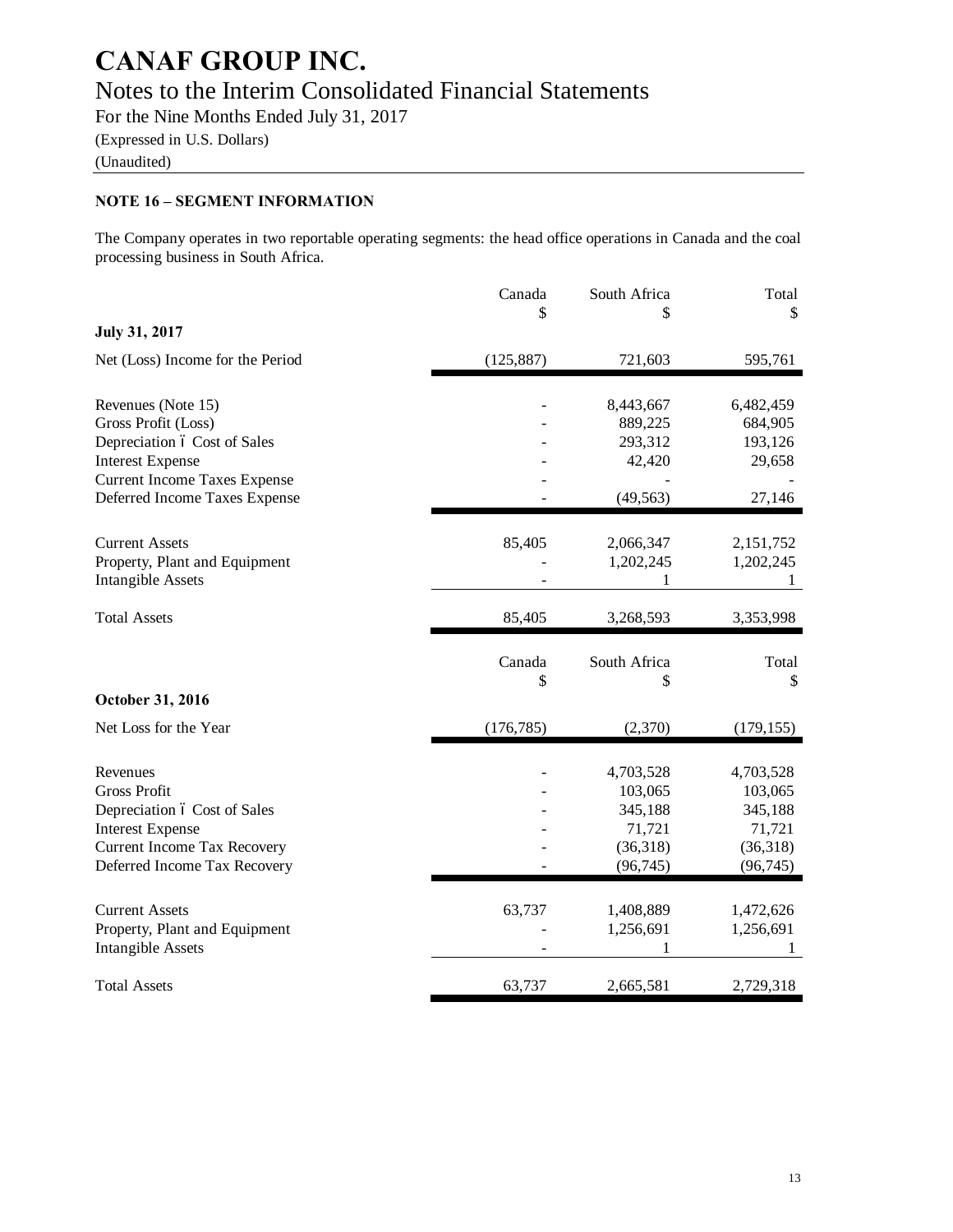# **CANAF GROUP INC.** Notes to the Interim Consolidated Financial Statements

For the Nine Months Ended July 31, 2017

(Expressed in U.S. Dollars) (Unaudited)

# **NOTE 17 – CAPITAL RISK MANAGEMENT**

The Company to objectives in managing its capital are to ensure adequate resources are available to fund its coal processing business in South Africa, to seek out and acquire new projects of merit, and to safeguard its ability to continue as a going concern. The Company manages its share capital as capital, which as at July 31, 2017 totalled \$8,079,463 (2016 6 \$8,079,463).

The Company manages its capital structure in a manner that provides sufficient funding for operational and capital expenditure activities. Funds are secured through the sale of calcine in South Africa and, when necessary, through debt funding or equity capital raised by means of private placements. There can be no assurances that the Company will be able to obtain debt or equity capital in the case of operating cash deficits.

The Company may, from time to time, invest capital that is surplus to immediate operational needs in shortterm, liquid, and highly rated financial instruments held with major financial institutions, or in marketable securities. The Company may also, from time to time, enter into forward foreign exchange and commodity price contracts to hedge a portion of its exposure to movements in foreign exchange and commodity prices.

The Company has no externally imposed capital requirements and has not paid or declared any dividends since the date of incorporation, nor are any contemplated in the foreseeable future. There were no changes in the Company os approach to capital management during the period ended July 31, 2017.

# **NOTE 18 – FINANCIAL RISK MANAGEMENT OBJECTIVES AND POLICIES**

The Company is exposed to various risks in relation to financial instruments. The Company of financial assets and liabilities by category are summarized in Note  $2$ (o) of the audited financial statements. The Company $\alpha$ risk management is coordinated at its head office in Canada in close co-operation with the board of directors and focuses on actively securing the Company is short to medium-term cash flows and raising finances for the Company's capital expenditure program. The Company does not actively engage in the trading of financial assets for speculative purposes. The most significant financial risks to which the Company is exposed are described below.

### **a) Foreign Currency Risk**

Foreign exchange risk arises because of fluctuations in exchange rates. The Company conducts a significant portion of its business activities in foreign currencies. The Company os subsidiaries, principally located in South Africa, routinely transact in the local currency, exposing the Company to potential foreign exchange risk in its financial position and cash flows.

The assets, liabilities, revenue and expenses that are denominated in foreign currencies will be affected by changes in the exchange rate between the United States dollar and these foreign currencies. The Company has outstanding debt obligations that are payable in South African Rand. The Company does not currently use financial instruments to mitigate this risk.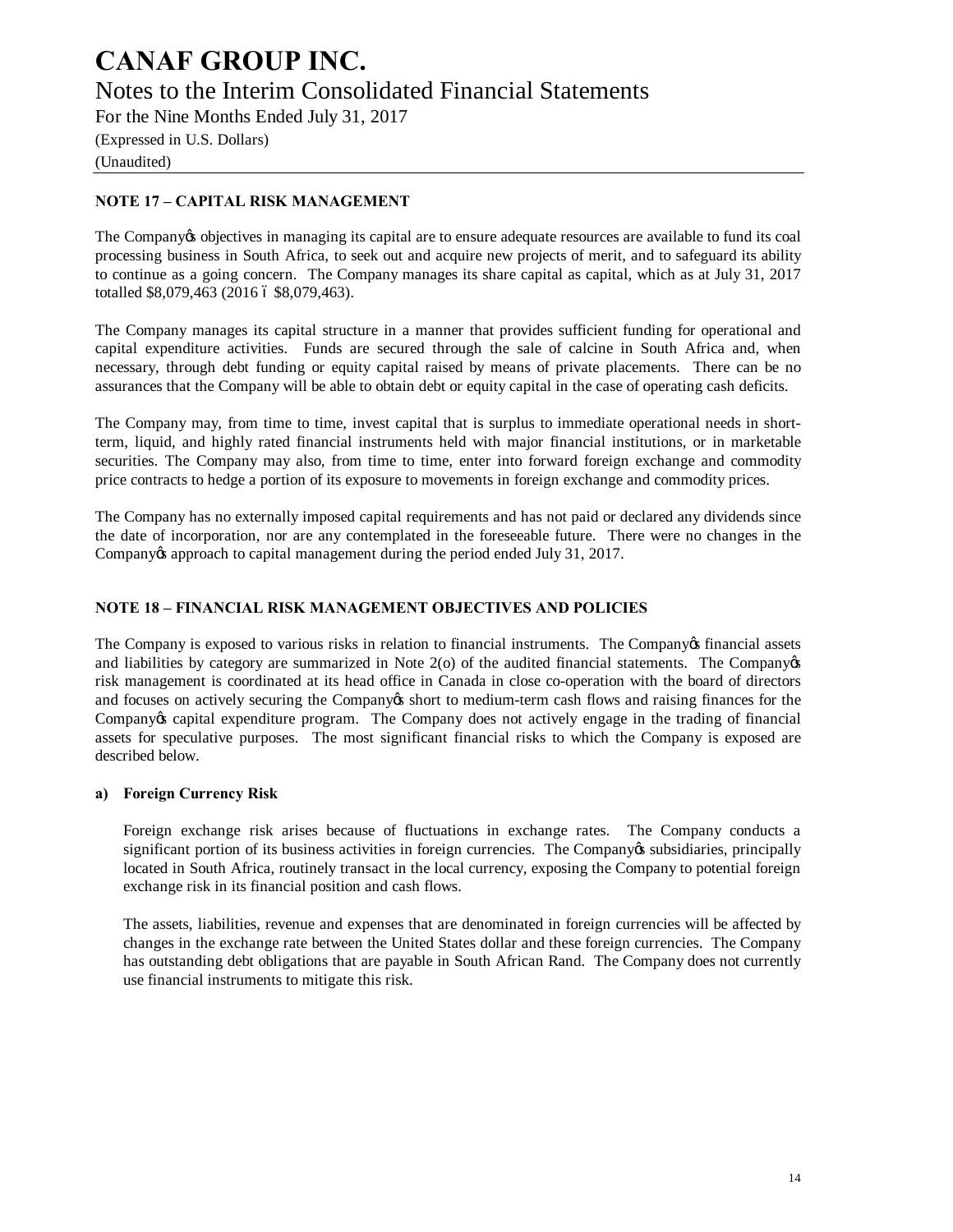# Notes to the Interim Consolidated Financial Statements

For the Nine Months Ended July 31, 2017 (Expressed in U.S. Dollars)

(Unaudited)

## **NOTE 18 – FINANCIAL RISK MANAGEMENT OBJECTIVES AND POLICIES (Continued)**

### **b) Credit Risk**

Credit risk is the risk of loss associated with a counterparty inability to fulfill its payment obligations. The Company limits its exposure to credit loss for cash by placing its cash with high quality financial institutions and for trade receivables by performing standard credit checks. The credit risk for cash and trade receivables is considered negligible since the counterparties are reputable banks with high quality external credit ratings and customers with no history of default.

The Company has credit risk exposure related to its economic dependence on two customers for its calcine sales (Note 14). The Company has assessed its exposure to credit risk and has determined that no significant risk exists from these concentrations of credit.

### **c) Liquidity Risk**

Liquidity risk is the risk that the Company will not be able to meet its financial obligations when they become due. The Company ensures, as far as reasonably possible, that it will have sufficient capital in order to meet short-term business requirements, after taking into account cash flows from operations and the Company is holdings of cash. The Company has working capital of \$1,300,946 as at July 31, 2017. There can be no assurance that the Company will continue to be successful with generating and maintaining profitable operations or will be able to secure future debt or equity financing for its working capital and expansion activities.

#### **d) Interest Rate Risk**

Interest rate risk is the risk that future cash flows will fluctuate as a result of changes in market interest rates. Interest on the Company to bank loan is based on fixed rates, and as such, the Company is not exposed to significant interest rate risk.

#### **e) Commodity Price Risk**

The Company tevenues, earnings and cash flows are directly related to the volume and price of calcine sold and are sensitive to changes in market prices over which it has little or no control. The Company has the ability to address its price-related exposure through the use of sales contracts.

### **f) Fair Value**

The Company uses the following hierarchy for determining fair value measurements:

- Level 1: Quoted prices in active markets for identical assets or liabilities.
- Level 2: Other techniques for which all inputs which have a significant effect on the recorded fair value are observable, either directly or indirectly.
- Level 3: Techniques which use inputs that have a significant effect on the recorded fair value that are not based on observable market data.